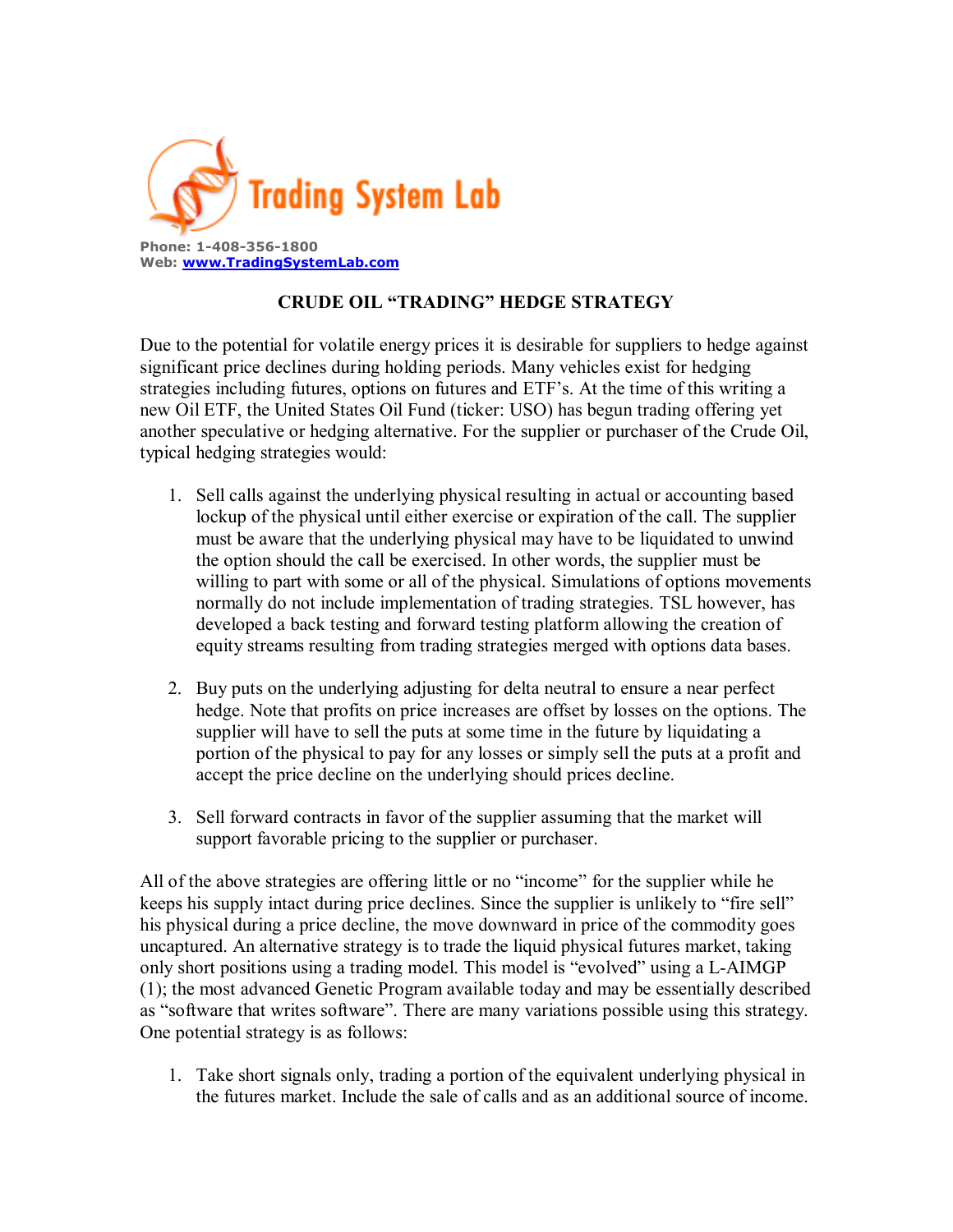This may result in excellent income potential while protecting against price declines. In this model, no physical commodity is liquidated unless trading drawdowns are encountered immediately upon execution. Entrance analysis can mitigate this potential.

Figure 1 shows the resultant 10-year income per 1 contract (1000 bbl), not including any slippage or commission, nor any income derived from the sale of out of the money calls covered by the underlying physical. The trading strategy shows an average 10-year income of approximately 32% per year using the value of the underlying commodity as the assumed account size, thus no leverage is assumed.



Figure 1. 1,000 bbl (1 contract) 10-year strategy analysis (10% out of sample data)

Returns are based on the following:

- 1. Short only strategy selling Crude Oil futures contracts using the TSL strategy trading approximately 15 times per year.
- 2. Returns are based on profits generated by the trading strategy using the prior months end value of the underlying physical commodity as the assumed account size. For example, yearly returns of 32% means that \$22.4M is generated per 1M bbl of Crude Oil at an assumed price of \$70/bbl (\$70M account size assumed).
- 3. Returns do not include slippage, commission, fees or protective puts.
- 4. Returns do not include the income derived from the sale of out of the money calls covered by the underlying commodity.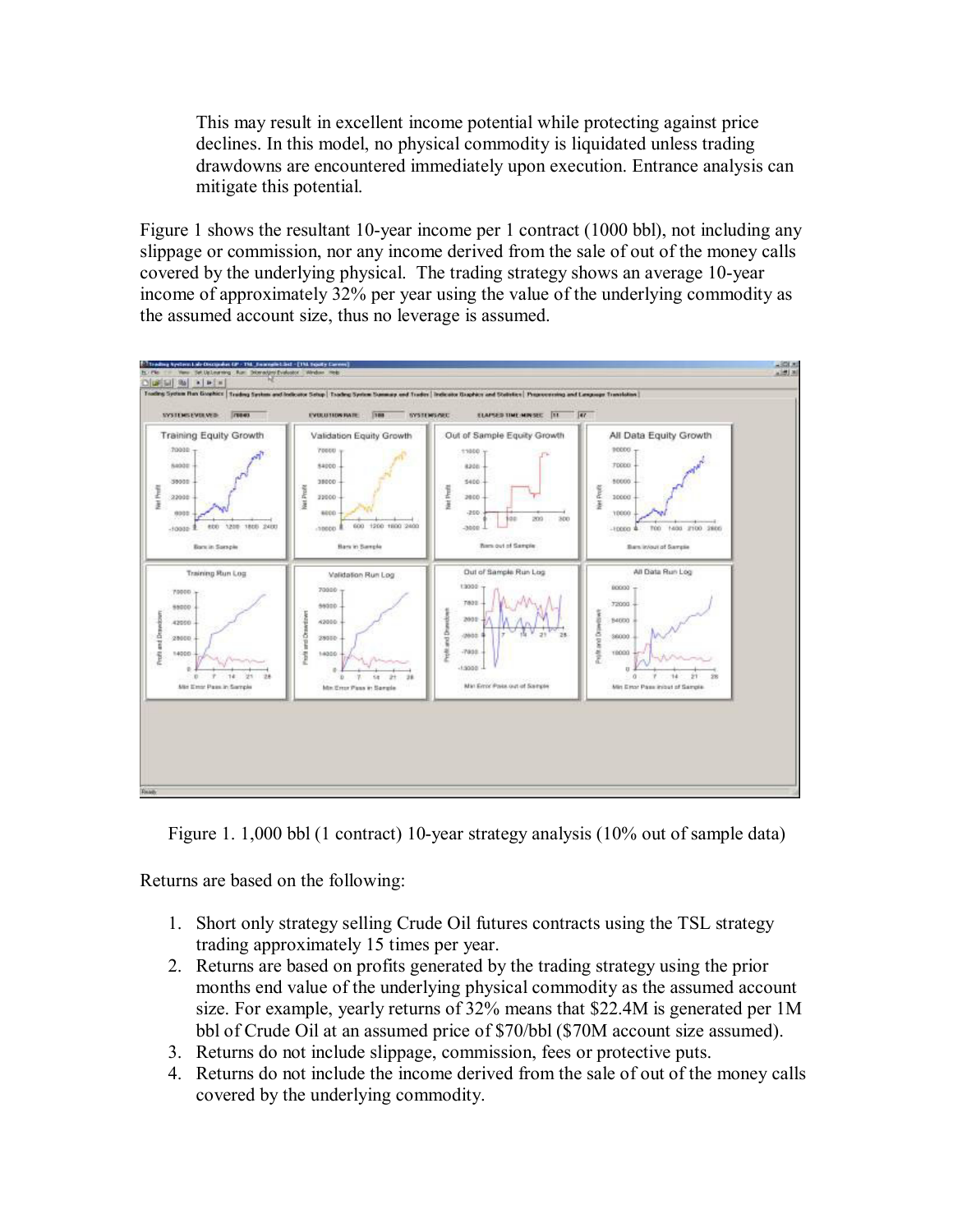The 10-year back test includes the most recent 1-year (10%) of the data held out of sample. A screen shot of the actual system evolution is shown in Figure 2. Over 78,000 models were evaluated during the run, manipulating 62 inputs comprising the basic genetic material of price based patterns and indicators. Note the similar shape and smoothness of the in sample and out of sample streams of the resultant equity curves. This is one indicator of a robust trading model. Note that from a liquidity standpoint, on the NYMEX, approximately 193,000 futures contracts and 51,900 options contracts are traded daily (2).

Additional studies may include the following:

- 1. Inclusion of additional data streams such as COT data, Core Inflation rates, CPI, Middle East peace indices, etc.
- 2. Inclusion of money management schemes determined by the GP.
- 3. Inclusion of optimal options combinations using the GP to determine strike price and days to expiration for both the underlying protective put as well as the income producing covered call.

4. Inclusion of profits derived from unwinding of positions occurring from, for example, favorable price movements resulting in liquidation of portions of the underlying supply while the short only trading strategy is flat.

| Trading System Lab-Discipulus GP - TSL_Example1.bst - [TSL Equity Curves]<br>Et File<br>Edit<br>View Set Up Learning Run Interactive Evaluator Window Help                        |                        |                                                  |                     |                                      |                      |                         |                       |                         |                           |                  | $-10x$<br>$ B$ $\times$ |
|-----------------------------------------------------------------------------------------------------------------------------------------------------------------------------------|------------------------|--------------------------------------------------|---------------------|--------------------------------------|----------------------|-------------------------|-----------------------|-------------------------|---------------------------|------------------|-------------------------|
| D E E<br>晒<br>$\blacktriangleright$ $\blacktriangleright$ $\blacktriangleright$<br>m                                                                                              |                        |                                                  |                     |                                      |                      |                         |                       |                         |                           |                  |                         |
| Trading System Run Graphics   Trading System and Indicator Setup   Trading System Summary and Trades   Indicator Graphics and Statistics   Preprocessing and Language Translation |                        |                                                  |                     |                                      |                      |                         |                       |                         |                           |                  |                         |
|                                                                                                                                                                                   |                        |                                                  |                     |                                      |                      |                         |                       |                         |                           |                  |                         |
|                                                                                                                                                                                   |                        |                                                  |                     | ß                                    |                      |                         |                       |                         |                           |                  |                         |
|                                                                                                                                                                                   |                        |                                                  |                     |                                      |                      |                         |                       |                         |                           |                  |                         |
|                                                                                                                                                                                   |                        |                                                  |                     |                                      |                      |                         |                       |                         |                           |                  |                         |
| <b>Trading System Summary</b>                                                                                                                                                     |                        | <b>Trade by Trade Data</b>                       |                     |                                      |                      |                         |                       |                         |                           |                  |                         |
|                                                                                                                                                                                   |                        |                                                  |                     |                                      |                      |                         |                       |                         |                           |                  |                         |
|                                                                                                                                                                                   |                        |                                                  |                     |                                      |                      |                         |                       |                         |                           |                  |                         |
| ect.c                                                                                                                                                                             |                        |                                                  |                     | 85<br>$\overline{\phantom{a}}$<br>86 | 1030930<br>1031031   | 180.00<br>5910.00       | 0.61<br>20.45         | 0.18<br>5.91            | 57.72<br>63.63            | $\blacktriangle$ |                         |
| All Data                                                                                                                                                                          |                        |                                                  |                     | 87                                   | 1031126              | $-770.00$               | $-2.57$               | $-0.77$                 | 62.86                     |                  |                         |
| <b>Begin Date</b>                                                                                                                                                                 | 19960820               | End Date                                         | 20060404            | 88                                   | 1031231              | $-1370.00$              | $-4.06$               | $-1.37$                 | 61.49                     |                  |                         |
|                                                                                                                                                                                   |                        |                                                  |                     | 89                                   | 1040130              | 3250.00                 | 9.29                  | 3.25                    | 64.74                     |                  |                         |
| <b>Total Net Profit</b>                                                                                                                                                           | 81540.00               | Open Position Profit                             | 0.00                | 90<br>91                             | 1040227<br>1040331   | $-1430.00$<br>2610.00   | $-3.88$<br>7.62       | $-1.43$<br>2.61         | 63.31<br>65.92            |                  |                         |
| Buy and Hold Profit<br>Gross Profit                                                                                                                                               | 44120.00<br>129330.00  | Avq%/yr(\$100K acct)<br><b>Gross Loss</b>        | 8.49<br>$-47790.00$ | 92                                   | 1040430              | $-4380.00$              | $-11.46$              | $-4.38$                 | 61.54                     |                  |                         |
| <b>Total Number of Trades</b>                                                                                                                                                     | 150                    | <b>Percent Profitable</b>                        | 62.67               | 93                                   | 1040528              | $-1000.00$              | $-2.36$               | $-1.00$                 | 60.54                     |                  |                         |
| <b>Long Trades</b>                                                                                                                                                                | $\mathbf{a}$           | <b>Short Trades</b>                              | 150                 | 94                                   | 1040630              | 8320.00                 | 21.48                 | 8.32                    | 68.86                     |                  |                         |
| <b>Correct Long Trades</b>                                                                                                                                                        | $\mathbf{a}$           | Correct Short Trades                             | 94                  | 95<br>96                             | 1040730              | $-4260.00$              | $-9.72$               | $-4.26$                 | 64.60                     |                  |                         |
| <b>Incorrect Long Trades</b>                                                                                                                                                      | n                      | <b>Incorrect Short Trades</b>                    | 56                  | 97                                   | 1040831<br>1040930   | 1440.00<br>$-8570.00$   | 3.27<br>$-17.10$      | 1.44<br>$-8.57$         | 66.04<br>57.47            |                  |                         |
| Percent Profitable Long<br><b>Winning Trades</b>                                                                                                                                  | 0.00<br>94             | Percent Profitable Short<br><b>Losing Trades</b> | 62.67<br>56         | 98                                   | 1041029              | 7560.00                 | 15.08                 | 7.56                    | 65.03                     |                  |                         |
| <b>Largest Winning Trade</b>                                                                                                                                                      | 7530.00                | Largest Losing Trade                             | $-4530.00$          | 99                                   | 1041130              | 10790.00                | 23.72                 | 10.79                   | 75.82                     |                  |                         |
| <b>Avg Winning Trade</b>                                                                                                                                                          | 1375.85                | <b>Avg Losing Trade</b>                          | 853.39              | 100                                  | 1041230              | $-6680.00$              | $-15.86$              | $-6.68$                 | 69.14                     |                  |                         |
| Avg Win/Avg Loss                                                                                                                                                                  | 1.61                   | <b>Average Trade</b>                             | 543.60              | 101<br>102                           | 1050131<br>1050228   | $-1150.00$<br>$-10.00$  | $-2.44$<br>$-0.02$    | $-1.15$<br>$-0.01$      | 67.99<br>67.98            |                  |                         |
| <b>Max Drawlown</b><br><b>Profit Factor</b>                                                                                                                                       | 13620.00<br>2.71       | Drawlown to AcctSize<br><b>Account Size</b>      | 0.14<br>100000.00   | 103                                  | 1050331              | $-4180.00$              | $-7.30$               | $-4.18$                 | 63.80                     |                  |                         |
| <b>Sdev Return</b>                                                                                                                                                                | 11.19                  | <b>Avq Return</b>                                | 2.69                | 104                                  | 1050429              | 5240.00                 | 10.29                 | 5.24                    | 69.04                     |                  |                         |
| <b>Sharpe Ratio</b>                                                                                                                                                               | 0.82                   | Brower's PRRR                                    | 20.88               | 105                                  | 1050531              | 5560.00                 | 10.18                 | 5.56                    | 74.60                     |                  |                         |
| Percent Applied Data                                                                                                                                                              | 10.00                  | Slippage & Commission                            | 0.00                | 106                                  | 1050630              | $-9970.00$              | $-16.97$              | $-9.97$                 | 64.63                     |                  |                         |
| <b>Big Point Value</b>                                                                                                                                                            | 1000.00                | Min Move                                         | 1.00                | 107<br>108                           | 1050729<br>1050831   | 0.00<br>5030.00         | 0.00<br>7.24          | 0.00<br>5.03            | 64.63<br>69.66            |                  |                         |
| # Evol Sys at Min err<br><b>Fitness Error</b>                                                                                                                                     | 74856<br>0.01476015    | Nun of Bars in Run<br>Risk-free Interest Rate:   | 2411<br>4.00        | 109                                  | 1050930              | 9250.00                 | 14.13                 | 9.25                    | 78.91                     |                  |                         |
| <b>Shrs/Ctcs Traded</b>                                                                                                                                                           | 1.00                   | Max Shrs/Ctcs Possible                           | 10.00               | 110                                  | 1051031              | 0.00                    | 0.00                  | 0.00                    | 78.91                     |                  |                         |
| <b>Trades per Year</b>                                                                                                                                                            | 15.62                  | Min Training Trades/vr                           | 6.00                | 111                                  | 1051130              | 0.00                    | 0.00                  | 0.00                    | 78.91                     |                  |                         |
|                                                                                                                                                                                   |                        |                                                  |                     | 112<br>113                           | 1051230<br>1060131   | $-4370.00$<br>$-980.00$ | $-6.92$<br>$-1.47$    | $-4.37$<br>$-0.98$      | 74.54<br>73.56            |                  |                         |
|                                                                                                                                                                                   |                        |                                                  |                     | 114                                  | 1060228              | 9660.00                 | 15.59                 | 9.66                    | 83.22                     |                  |                         |
| End of Day Trading on Close<br>Directional: Short Only                                                                                                                            | 115                    | 1060331                                          | $-1680.00$          | $-2.52$                              | $-1.68$              | 81.54                   |                       |                         |                           |                  |                         |
| <b>Fitness Function Type: Net Profit</b>                                                                                                                                          |                        |                                                  |                     |                                      |                      |                         |                       |                         |                           |                  |                         |
| Data Selection: Mixed-Trend-CounterTrend                                                                                                                                          |                        |                                                  |                     |                                      | AvgYrRoa=            | 32.23                   |                       |                         |                           |                  |                         |
| System Type: Single Directional                                                                                                                                                   |                        |                                                  |                     | $\vert$                              |                      |                         |                       |                         |                           |                  |                         |
|                                                                                                                                                                                   |                        |                                                  |                     |                                      |                      |                         |                       |                         |                           |                  |                         |
|                                                                                                                                                                                   |                        |                                                  |                     |                                      |                      |                         |                       |                         |                           |                  |                         |
| <b>Training Data</b>                                                                                                                                                              | Validation             | <b>Out of</b><br>All Data                        |                     |                                      | <b>Training Data</b> |                         | Validation            | <b>Out of</b><br>Sample | All Data                  |                  |                         |
| Summary                                                                                                                                                                           | <b>Data</b><br>Summarv | <b>Sample Data</b><br>Summary<br>Summary         |                     |                                      | <b>Trades</b>        |                         | Data<br><b>Trades</b> | Data                    | <b>Trades</b>             |                  |                         |
|                                                                                                                                                                                   |                        |                                                  |                     |                                      |                      |                         |                       | Trades                  |                           |                  |                         |
|                                                                                                                                                                                   |                        |                                                  |                     |                                      |                      |                         |                       |                         | <b>Monthly</b><br>Percent |                  |                         |
|                                                                                                                                                                                   |                        |                                                  |                     |                                      |                      |                         |                       |                         | <b>Returns</b>            |                  |                         |
|                                                                                                                                                                                   |                        |                                                  |                     |                                      |                      |                         |                       |                         |                           |                  |                         |
|                                                                                                                                                                                   |                        |                                                  |                     |                                      |                      |                         |                       |                         |                           |                  |                         |
|                                                                                                                                                                                   |                        |                                                  |                     |                                      |                      |                         |                       |                         |                           |                  |                         |
|                                                                                                                                                                                   |                        |                                                  |                     |                                      |                      |                         |                       |                         |                           |                  |                         |
| Ready                                                                                                                                                                             |                        |                                                  |                     |                                      |                      |                         |                       |                         |                           |                  |                         |

Figure 2. Trading System Lab evolution process after 11 min. run time.